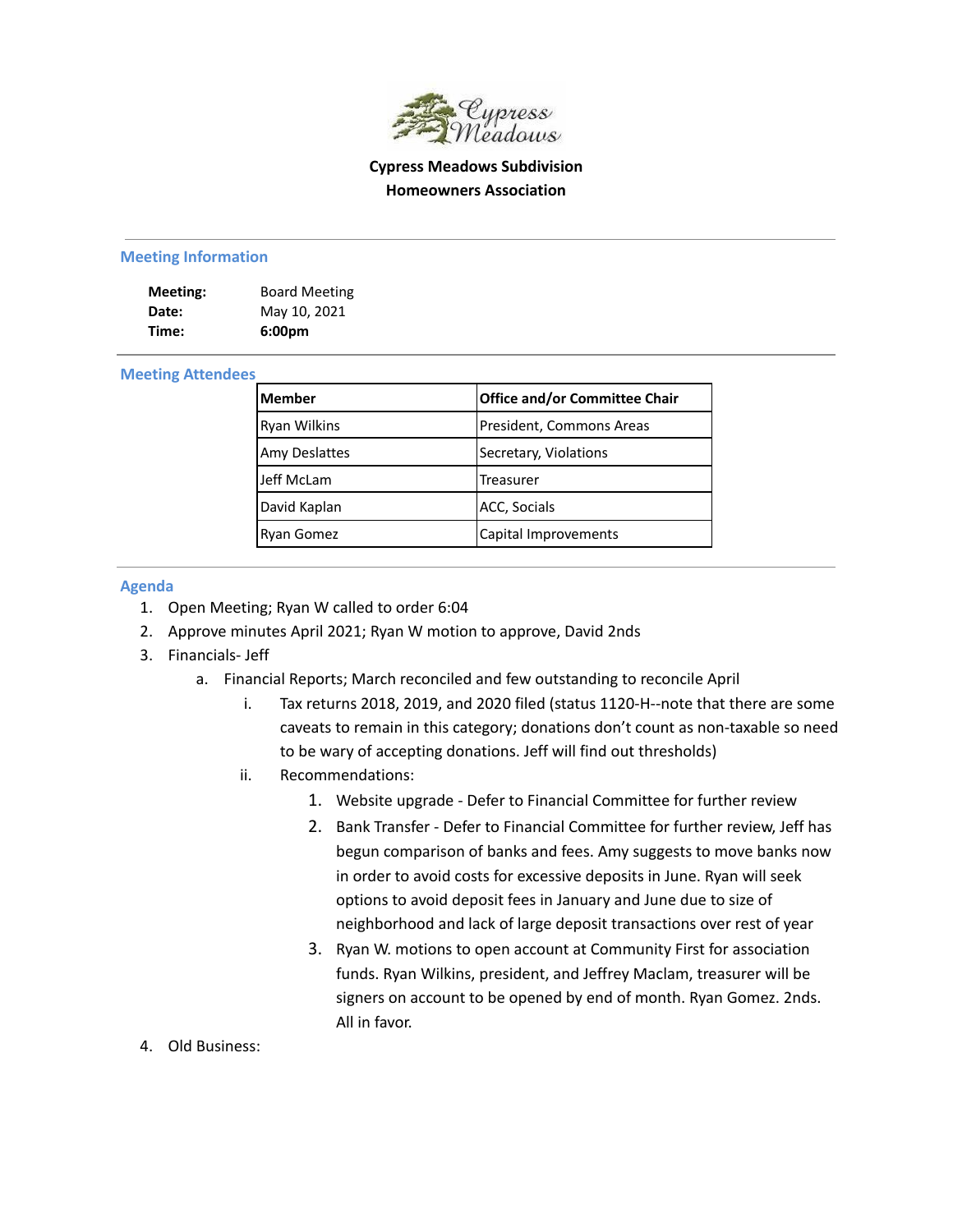- a. Fees and Liens on Adjacent lots Vote on Bylaw policy and Vote on Waiving any outstanding contested assessments associated with this subject. Amy motion to accept version 2 with revisions, David 2nds.
	- i. Vote to make lot 257 and 258 a composite lot. Ryan W will respond to resident seeking composite lot status. Ryan W motion to accept composite status and remove fees from the point of initial request for composite, Jeff 2nds.
	- ii. David suggests sending notice of composite lot policy to all eligible residents. Will coordinate with book keeper to identify eligible lots.
- b. Ethics and Confidentiality Agreement Vote on ByLaw policy and forms
	- i. Legal counsel says that board member dues possibly should Ethics statement is good to go, confidentiality agreement should be enforced in a way that provides information that residents have a right to know but protects the confidentiality behind the discussion and those on the committees who are required to vote in approval of actions. Amy motions to accept both statements, Ryan G 2nds, all in favor. Will add to Handbook of Bylaws in June update.
- c. Bookkeeper Bids Vote on New Bookkeeper and conditions of contract. Set conditions for offer.
	- i. 3 bids received; Motion to accept bid by Stephenie Scelfo. Contract to go into place June 1 for two years with option to extend at end of contract; housing totals will be re-evaluated every 6 mos for increase in subdivision size. Jeff motions to accept, Amy 2nds.
- d. Open HOA meeting Vote and acceptance of Open HOA meeting Date and venue.
	- i. Sunday, May 16, 2:00. Jeff motions to accept meeting date/time, Ryan G 2nds
	- ii. BoD Handbook of Bylaws revision in process, due by June 14, all board members to review and suggest any updates prior to sharing with residents for review
- e. Update on placement of USPS mailbox at kiosk. Ryan W. will follow up with order.
- 5. New Business
	- a. Bid Policy- Jeff, review of suggested policy; table to vote at next meeting
	- b. Reservation Policy-Jeff and Amy; review of suggested policy; table to vote at next meeting
	- c. Set Basis for Agenda for Open Meeting, send out for adjustments and edits by 5/12
		- i. Ryan G confirmed access to use soundsystem. Ryan W will check on backup location at civic center.
		- ii. Agenda: will create via Google docs by Wednesday. Suggested items: Budget, assessments, bylaws review, violations (Amy will start draft agenda to send out tomorrow)
	- d. Ongoing clarification of covenants and developer questions in process- Ryan W.
		- i. Developer working with Glenn Leger to fix weir
		- ii. Supposed to be running electrical for fountains by summer
- 6. Committee Reports
	- a. ACC-David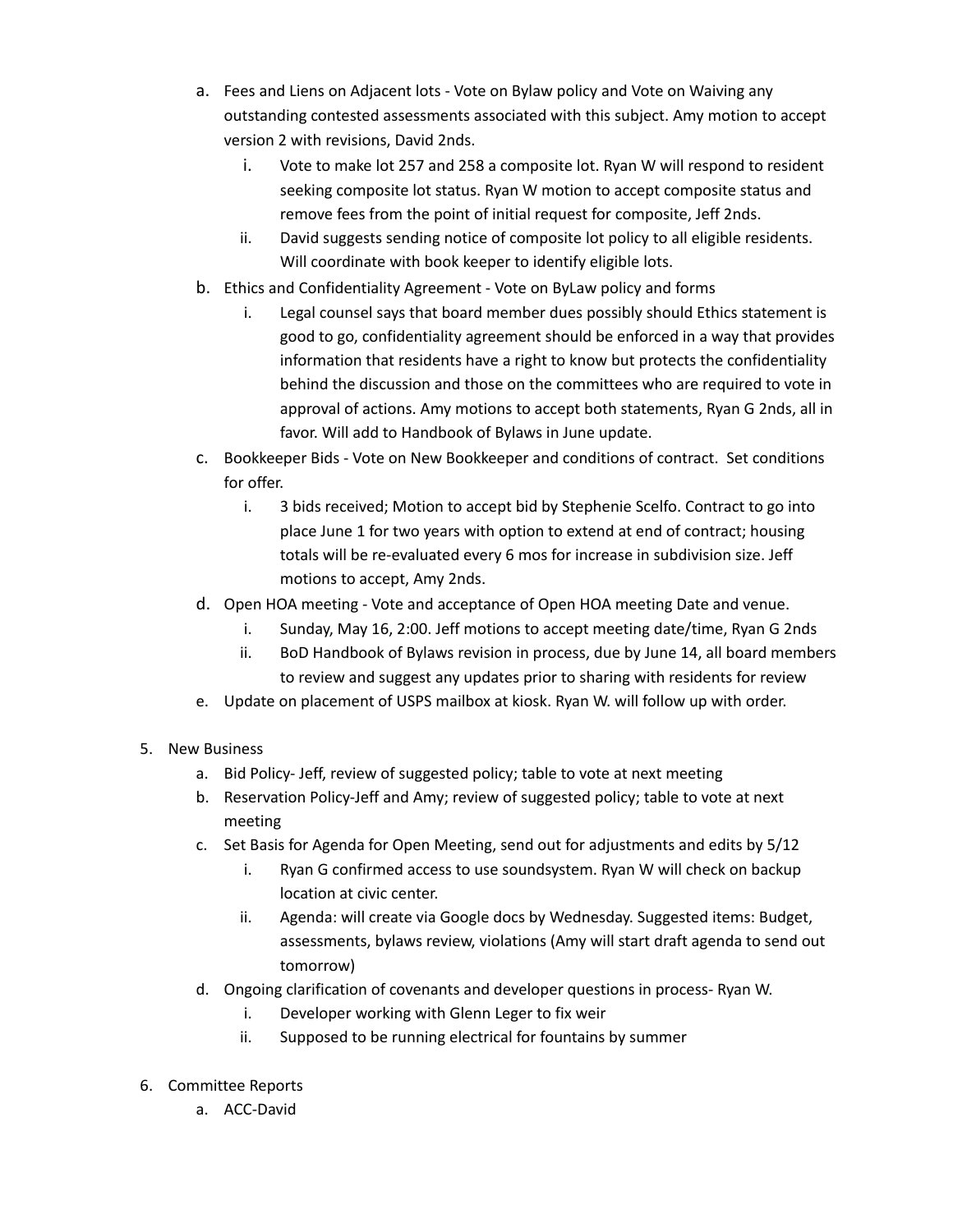| Misty Wind           | Gutters                  |
|----------------------|--------------------------|
| Old Rd               | Landscaping              |
| Turnmill             | <b>Trash Can Fence</b>   |
| Misty Wind           | <b>Painting Exterior</b> |
| Turnmill             | <b>Painting Exterior</b> |
| Misty Wind           | Larson Storm Door        |
| <b>Birchview</b>     | <b>Painting Exterior</b> |
| Turnmil              | <b>Painting Exterior</b> |
| Gentle Island        | Patio Extension          |
| Easy Rock            | Lawn Drainage            |
| Old Rd               | Shed                     |
| <b>Cane Creek</b>    | <b>Gutters</b>           |
| <b>Easy Rock</b>     | Shed                     |
| Cane Creek           | <b>Trash Can Fence</b>   |
| Easy Rock            | Lighting                 |
| <b>Birchview</b>     | Driveway Extension       |
| <b>Windy Feather</b> | Concrete Epoxy           |
| Misty Wind           | <b>Gutters</b>           |

## ii. Pending Review

| <b>Birchview</b> | Patio Concrete Extension |
|------------------|--------------------------|
| <b>Birchview</b> | Fence                    |
| Birchview        | Patio Cover              |

- iii. Discussion regarding aluminum patio extensions vs shingled roofing-- will continue via email
- iv. Reminder of covenant regarding neighbor approval if going within side or rear setbacks
- b. Capital Improvements- Ryan G
	- i. Updates; gathering additional quotes and vendor options.
	- ii. Ryan G will prepare slideshow to share with residents to show what bids have been collected and options for improvements using cash on hand vs financing
	- iii. Consider options for displaying slideshow, either email PDF in advance of meeting or use NearPod
- c. Commons Areas- Ryan W
	- i. Discuss drainage behind Cane Creek house Ryan G & Ryan W; working on bids will meet with city to discuss drainage issues affecting commons area